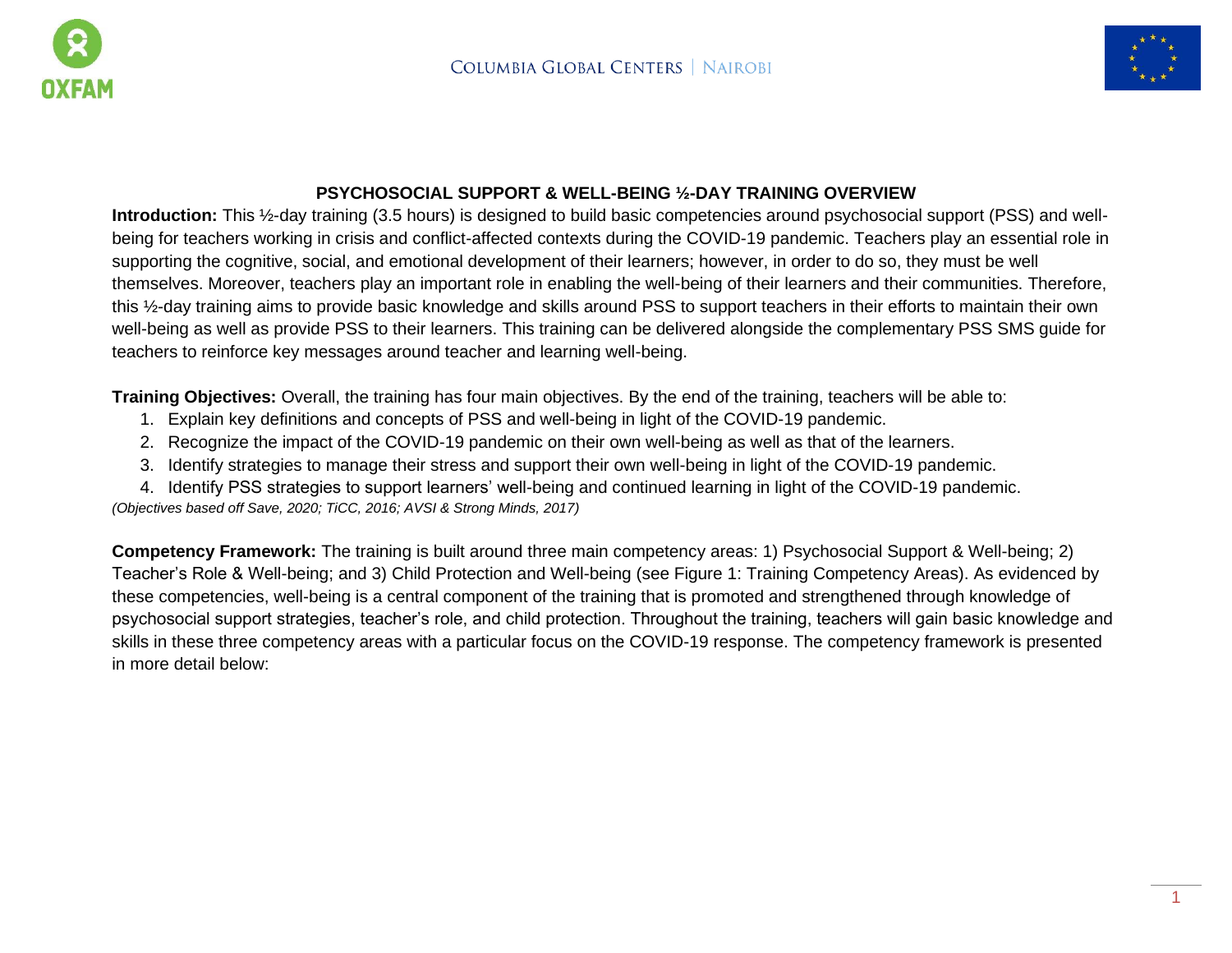



| <b>Psychosocial</b><br><b>Support and</b><br><b>Well-being</b>                                                                     | <b>Psychosocial Support &amp; Well-being</b><br>The teacher has basic knowledge of the key terms and definitions of<br>$\bullet$<br>psychosocial support (PSS) and well-being.<br>The teacher demonstrates an understanding of how crises influence well-being,<br>$\bullet$<br>with specific knowledge of how the COVID-19 pandemic creates and/or<br>exacerbates stress, and how PSS strategies can support teacher and learner<br>well-being                                                                                                                                                                                                                                                                                                                                                                                                                                                                                   |
|------------------------------------------------------------------------------------------------------------------------------------|-----------------------------------------------------------------------------------------------------------------------------------------------------------------------------------------------------------------------------------------------------------------------------------------------------------------------------------------------------------------------------------------------------------------------------------------------------------------------------------------------------------------------------------------------------------------------------------------------------------------------------------------------------------------------------------------------------------------------------------------------------------------------------------------------------------------------------------------------------------------------------------------------------------------------------------|
| <b>Child Protection</b><br><b>Teacher's Role</b><br>and Well-being<br>and Well-being<br><b>Figure 1: Training Competency Areas</b> | Teacher's Role & Well-being (adapted from TiCC, 2016; Save, 2020; INEE PSS, 2019)<br>The teacher understands the importance of maintaining his/her well-being as a<br>factor in influencing others' well-being (e.g. among learners, other teachers, and<br>the well-being of their family and community).<br>The teacher identifies signs of his/her own stress -- in general and as a result of<br>$\bullet$<br>COVID-19 -- as well as effective methods to manage stress and support his/her<br>well-being. The teacher is able to use effective methods to support his/her own<br>well-being consistently, while recognizing these strategies may vary for different<br>teachers and even for themselves in different situations.<br>The teacher has knowledge of local mental health and psychosocial support<br>$\bullet$<br>(MH-PSS) resources and referral systems should s/he or colleagues need<br>specialized support. |
|                                                                                                                                    | <b>Child Protection &amp; Well-being (adapted from TiCC, 2016; INEE PSS, 2019)</b>                                                                                                                                                                                                                                                                                                                                                                                                                                                                                                                                                                                                                                                                                                                                                                                                                                                |
|                                                                                                                                    | The teacher uses psychosocial support strategies to help students regain a<br>sense of stability and resume learning in contexts of crisis, with particular<br>emphasis on the COVID-19 pandemic.<br>The teacher is able to recognize and respond to child protection concerns that<br>$\bullet$<br>have been exacerbated by the COVID-19 pandemic. In so doing, the teacher<br>promotes a classroom and school environment free from abuse, discrimination,<br>exploitation, and violence, including sexual and gender-based violence.<br>The teacher has knowledge of local child protection reporting and referral<br>$\bullet$<br>systems.                                                                                                                                                                                                                                                                                    |

**Training Sessions:** The training is divided into three main sessions, which are connected to the three competency areas noted above. A brief description of each session is provided below: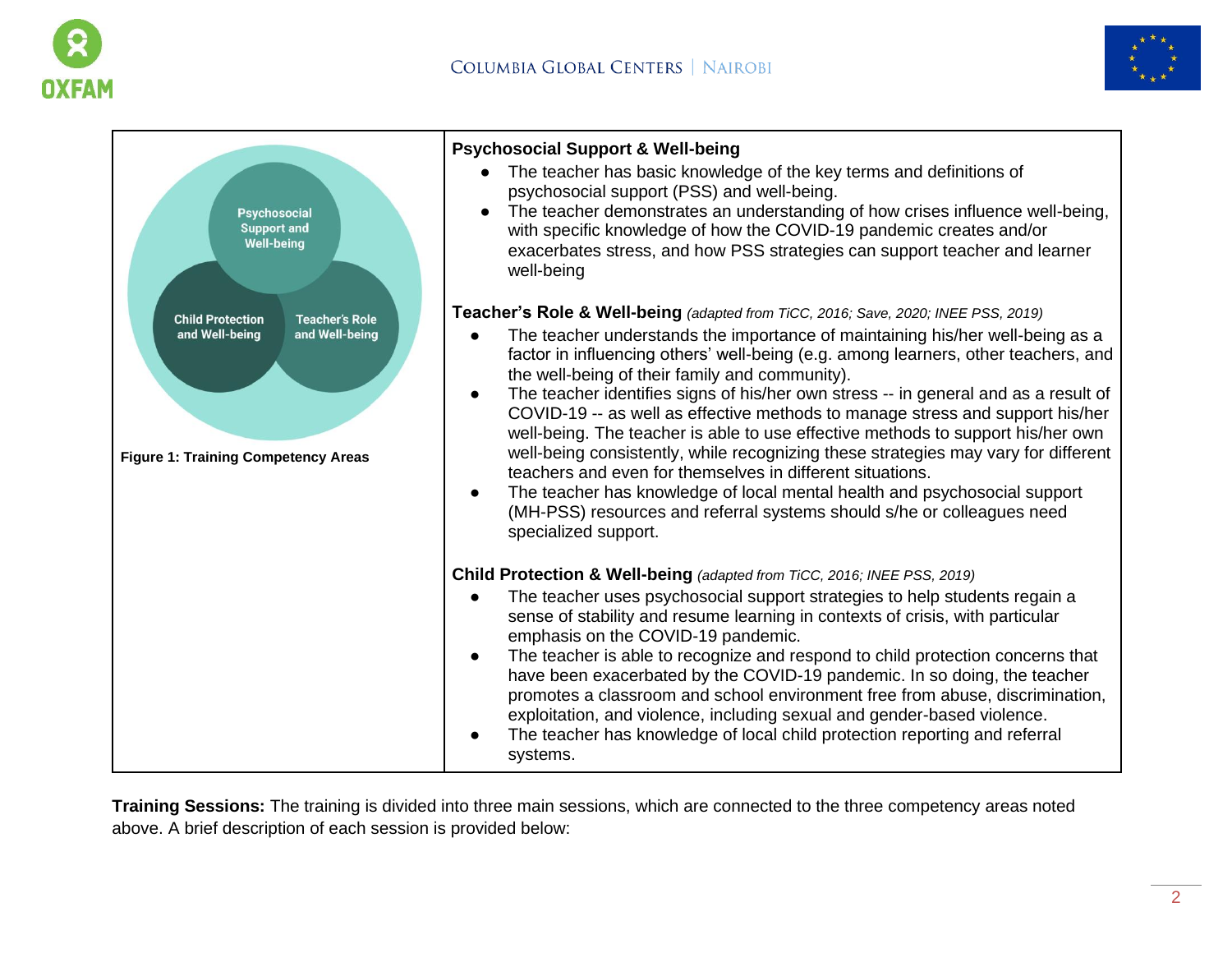



### ● **Session 1: Psychosocial Support & Well-being**

o This session provides an overview of key terms and definitions of PSS and well-being. It focuses on how the COVID-19 pandemic may affect teacher and learner well-being as well as the well-being of the broader community. It highlights how PSS strategies and activities can help support teacher and learner well-being in the immediate and recovery phases of the COVID-19 pandemic.

# **Session 2: Supporting Teacher Well-being**

- This session focuses on how teachers' well-being is key to quality education, and recognizes that, similar to their learners, teachers are also affected by crises, like COVID-19. It highlights how teachers may need PSS themselves in order to support their own well-being so that they are able to fulfill their duties. In this session, teachers have the opportunity to identify signs of stress they may be experiencing and practice stress management strategies. Teachers also learn the Mental Health and Psychosocial Support (MH-PSS) referral mechanisms in their particular context, if they or their colleagues need specialized support.
- **Session 3: Supporting Learner Well-being** 
	- This session provides guidance for ways teachers can provide PSS to learners in light of the COVID-19 pandemic. It focuses on how the COVID-19 pandemic may have affected learner well-being, with particular emphasis on the disruption of learning and increased child protection concerns. In the session, teachers have the opportunity to reflect on signs of distress their learners may be facing and brainstorm PSS strategies for supporting learner well-being. Teachers also learn about the child protection reporting mechanisms for severe child protection issues.

Session 2 and 3 contain activities that guide teachers through a 3-step approach: 1) Reflect; 2) Learn & Practice; and 3) Plan (TiCC, 2016); as Session 1 contains key concepts for the remainder of the training, it only includes the first two steps. This approach ensures teachers are able to draw on their personal and professional experiences and assets, learn new content, practice new learning in a safe and supportive environment, and plan for how they can apply new learning in their classrooms, schools, and community after the training. It is grounded in adult learning theory, which emphasizes that adults learn best when education and training draw on their experiences and are practical and applicable to their lives (TiCC Peer Coaching, 2019). Every session and activity will also include timing, contextualization guidance, preparation work, and materials. Sessions will be scripted in the same manner as the TiCC teacher training packs.

The table below provides an overview of the training and each session's objectives.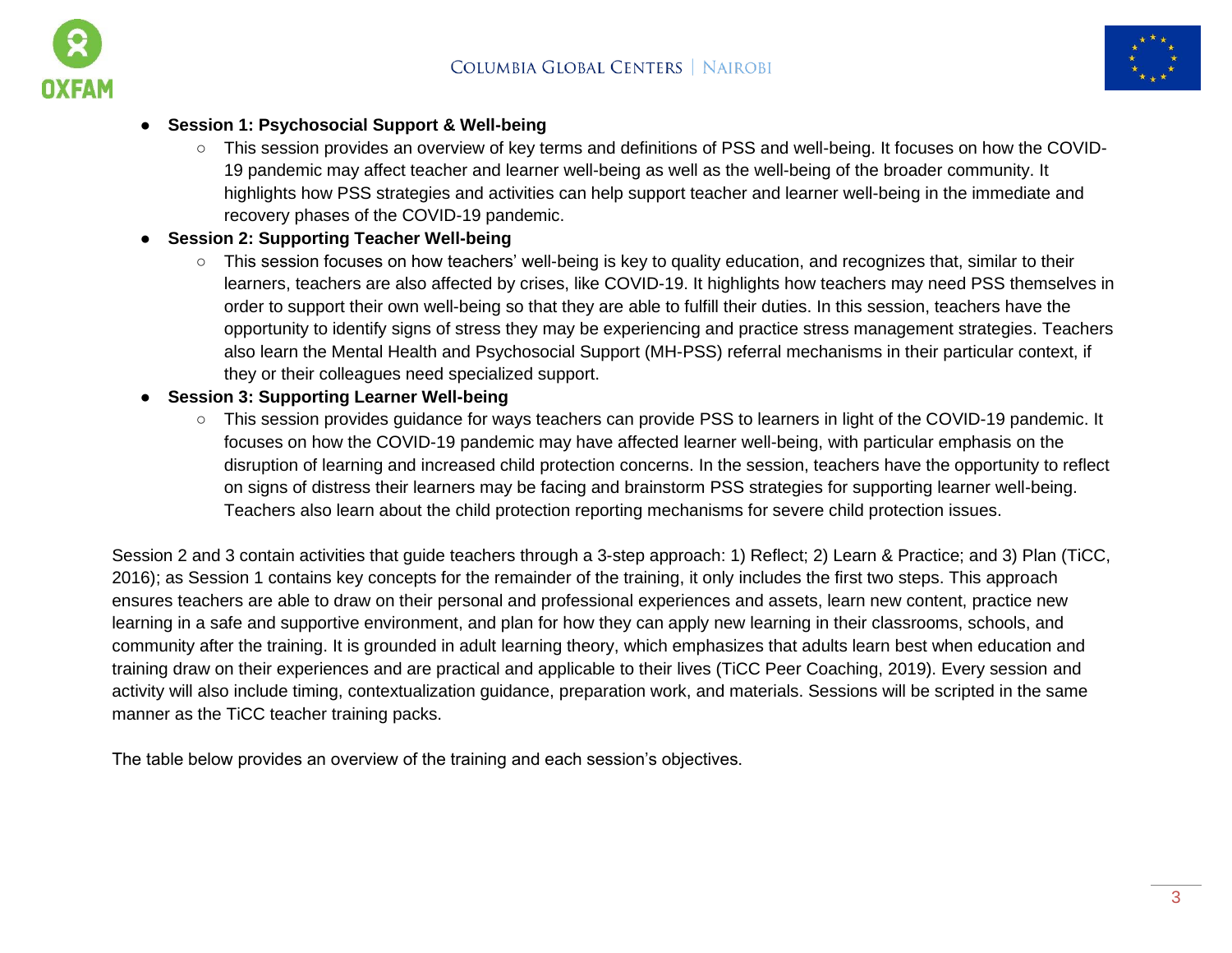



| <b>Time</b>          | <b>Topic</b>                             | <b>Session Objectives</b>                                                                                                                                                                                                                                                                                                                                                                                                    | <b>Activities/timing</b>                                                                                                                                                                                                                                                                                                                                                                                                                      |
|----------------------|------------------------------------------|------------------------------------------------------------------------------------------------------------------------------------------------------------------------------------------------------------------------------------------------------------------------------------------------------------------------------------------------------------------------------------------------------------------------------|-----------------------------------------------------------------------------------------------------------------------------------------------------------------------------------------------------------------------------------------------------------------------------------------------------------------------------------------------------------------------------------------------------------------------------------------------|
| $9:00 -$<br>9:15am   | Introduction &<br>Welcome                | Introduction to session and energizer activity;<br>introduce four overall training objectives.                                                                                                                                                                                                                                                                                                                               | N/A                                                                                                                                                                                                                                                                                                                                                                                                                                           |
| $9:15 -$<br>10:00am  | Psychosocial<br>Support & Well-<br>being | By the end of this session, you will be able to:<br>Explain the impact of COVID-19 on the<br>stress and well-being of teachers, learners,<br>and the community.<br>Define key terms related to psychosocial<br>support and well-being.<br>(Adapted from TiCC, 2016; AVSI & Strong Minds, 2017; INEE<br>PSS, 2019)                                                                                                            | Reflect: The Impact of COVID-19 on Our<br>Community (25 min)<br>Learn: Distress, Well-being & Psychosocial<br>Support (20 min)                                                                                                                                                                                                                                                                                                                |
| $10:00 -$<br>11:00am | <b>Supporting Teacher</b><br>Well-being  | By the end of this session, you will be able to:<br>Explain the relationship between teacher<br>well-being and learner well-being.<br>Identify signs of stress as well as strategies<br>to manage stress and support well-being.<br>For cases that need specialized support,<br>teachers will know the MH-PSS referral<br>mechanisms.<br>(Adapted from TiCC, 2016; AVSI & Strong Minds, 2017; INEE<br>PSS, 2019; Save, 2020) | Reflect: Why Is Teacher Well-being Important?<br>$(10 \text{ min})$<br>Learn & Practice: Supporting Teacher Well-being<br>$(45 \text{ min})$<br>Plan: Mini-Action Plan to Promote Teacher Well-<br>being (5 min)<br>Note: Facilitators will need to identify the MH-PSS<br>referral mechanism(s) and, if possible, work with<br>local MH-PSS partners to better understand and<br>address any stigma around seeking mental health<br>support. |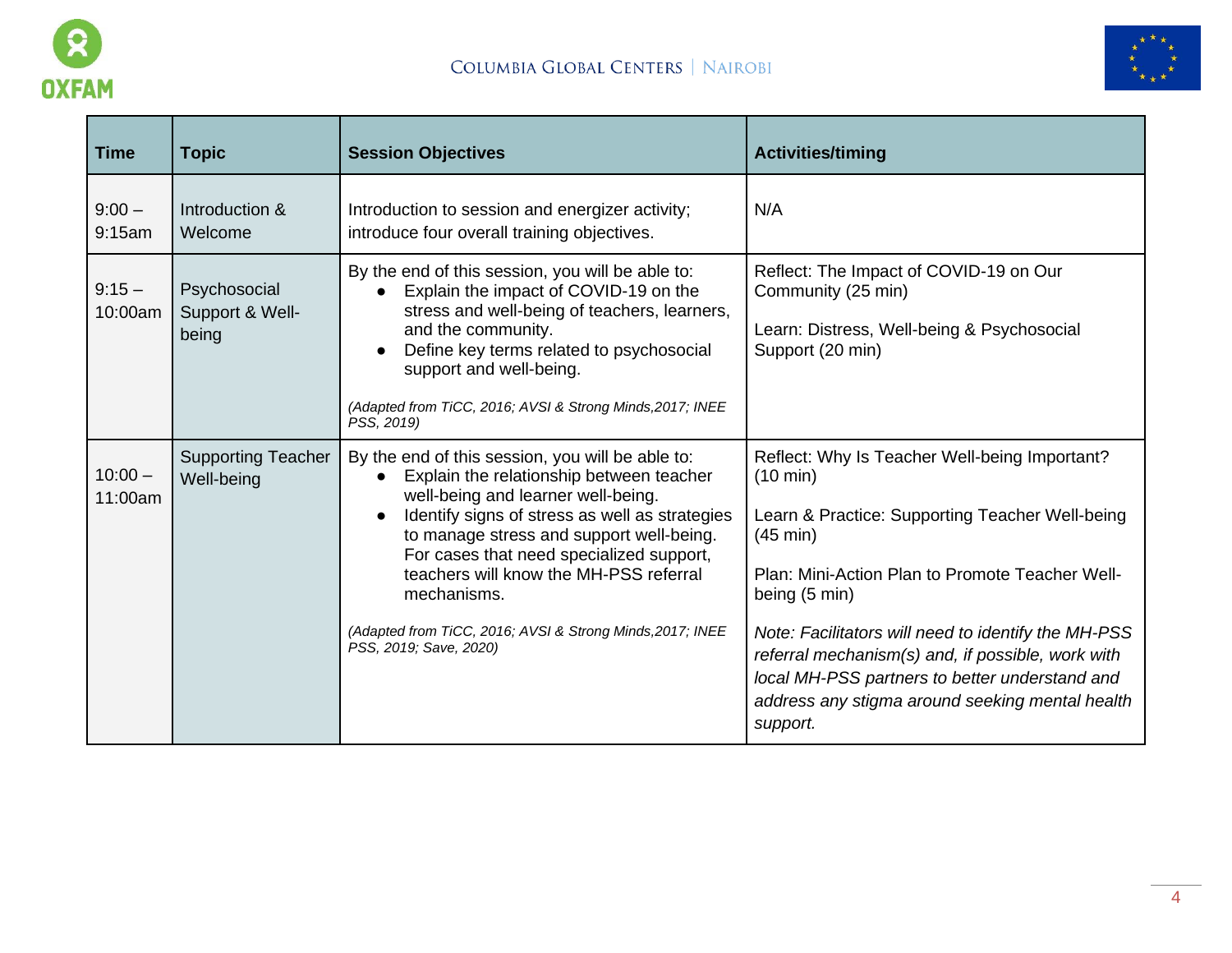



| 11:00am<br>12:00pm   | <b>Supporting Learner</b><br>Well-being | By the end of this session, you will be able to:<br>Identify signs of distress in learners.<br>Recognize child protection concerns that<br>may be exacerbated by COVID-19. For<br>extreme cases, teachers will know the child<br>protection reporting mechanisms.<br>Describe a set of psychosocial support<br>(PSS) approaches and strategies that can<br>contribute to supporting learners' well-<br>being.<br>(Adapted from TiCC, 2016; Save, 2018; Save, 2020) | Reflect: Recognizing Signs of Distress in Learners<br>$(25 \text{ min})$<br>Learn & Practice: PSS Strategies to Support<br>Learner Well-being (30 min)<br>Plan: Mini-Action Plan to Promote Learner Well-<br>being (5 min)<br>Note: Facilitators will need to identify the child<br>protection reporting mechanisms and, if possible,<br>work with local child protection partners to better<br>understand how COVID-19 affected children and<br>youth. |
|----------------------|-----------------------------------------|--------------------------------------------------------------------------------------------------------------------------------------------------------------------------------------------------------------------------------------------------------------------------------------------------------------------------------------------------------------------------------------------------------------------------------------------------------------------|---------------------------------------------------------------------------------------------------------------------------------------------------------------------------------------------------------------------------------------------------------------------------------------------------------------------------------------------------------------------------------------------------------------------------------------------------------|
| $12:00 -$<br>12:15pm | Concluding<br><i>reflection</i>         | Conclusion of training; teachers create mini<br>individual and school action plans for implementing<br>learning                                                                                                                                                                                                                                                                                                                                                    | Note: Action plans could be linked to continuous<br>professional development and Teacher Learning<br>Circles (TLCs) (and we strongly recommend this<br>component of BRICE be prioritized).                                                                                                                                                                                                                                                              |

**HOW TO USE GUIDE:** The facilitator guide is modelled after the Teachers in Crisis Contexts (TiCC) training materials. Each session includes the timing, pre-work for the facilitator (including contextualization guidance), and materials. Activities include Question-Answer approaches from the TiCC, such as 'Whole Group', 'Individual Reflection', 'Small Group', and 'Think-Pair-Share', as well as Example Answers to support facilitators lead the discussion. The slides can be found in the PowerPoint and the handouts and appendices can be found at the end of the training. Throughout the training, facilitators model the behavior that the training encourages participants to implement in their own classrooms (e.g. providing positive praise, using group work, facilitating learnercentered activities, etc.). We also encourage the facilitator to recognize that discussing stress and well-being may be sensitive topics for participants, and it is important to be patient, compassionate, trustworthy, and never push participants to discuss something they do not want to -- all behaviors the training encourages participants to practice with their own learners. *The guide should be contextualized and your implementation should be adapted for your context (see the Contextualization & Implementation Guidance on pages 5 to 8).*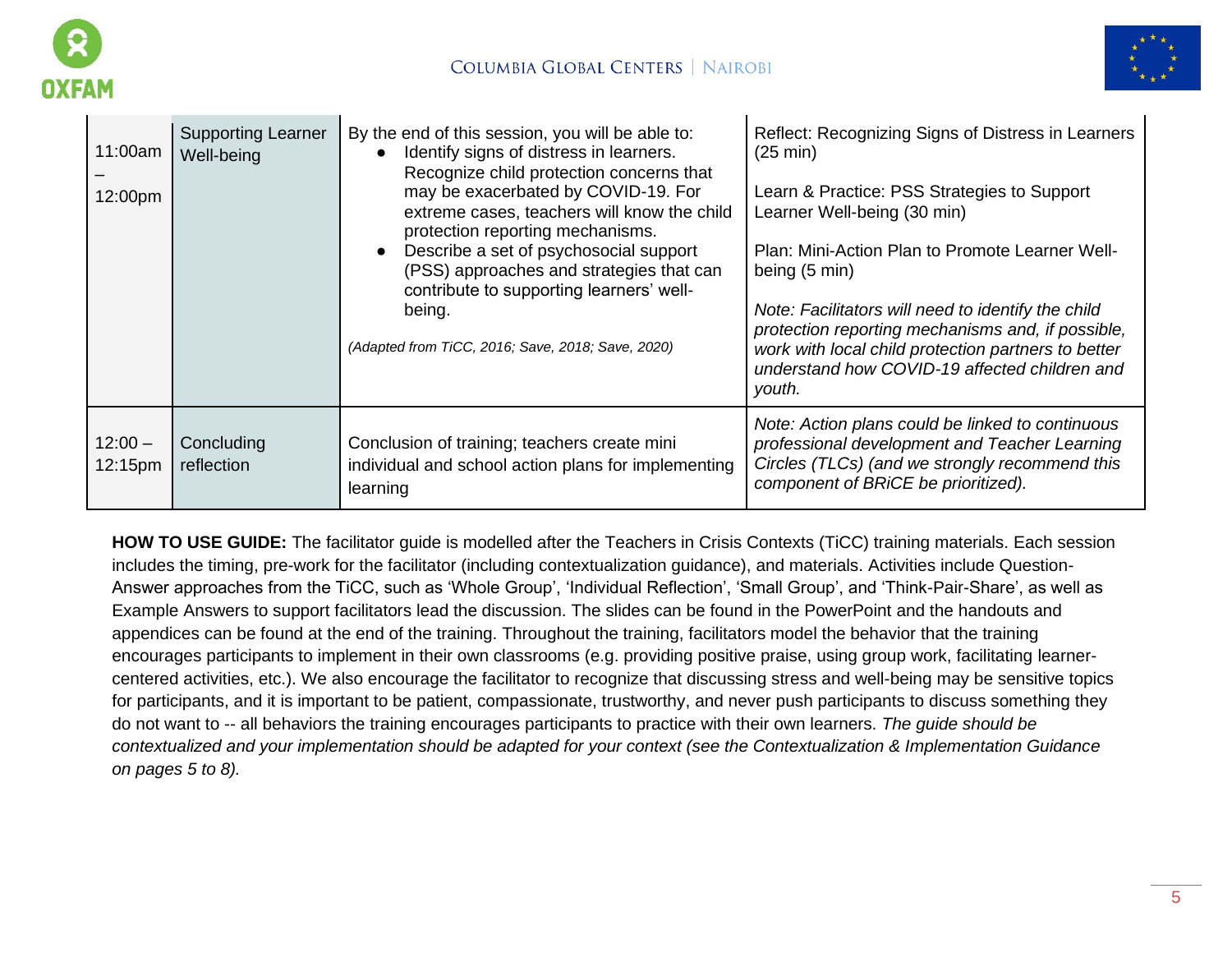



# **COVID-19 Psychosocial Support & Well-being ½-Day Training for Teachers Contextualization & Implementation Guidance**

#### **Overview**

The following (pages 5 - 8) provide guidance on how to contextualize the content and adapt the implementation of the COVID-19 Psychosocial Support (PSS) ½-Day Training. The guidance is provided in two tables.

The purpose of this guidance is to assist you as you adjust these materials to ensure that they match the needs, activities, and resources of your locality and organization. In order for these materials to be effective, it is important that the content is contextually appropriate and the process of implementation is adapted to your situation.

This guide provides several principles and guiding comments to help you contextualize and implement the training. This guidance is not exhaustive, so we recommend that you use it as a starting point, taking only what is helpful.

- 1. **Contextualization:** Table 1 gives guidance for contextualizing the content so that the topics covered are aligned with the needs and activities in your locality. This guidance is for both the SMS content and the Training content. This is focused more on content and less on process.
- 2. **Implementation**: Table 2 gives guidance for implementing the Training. This is focused more on process and less on content.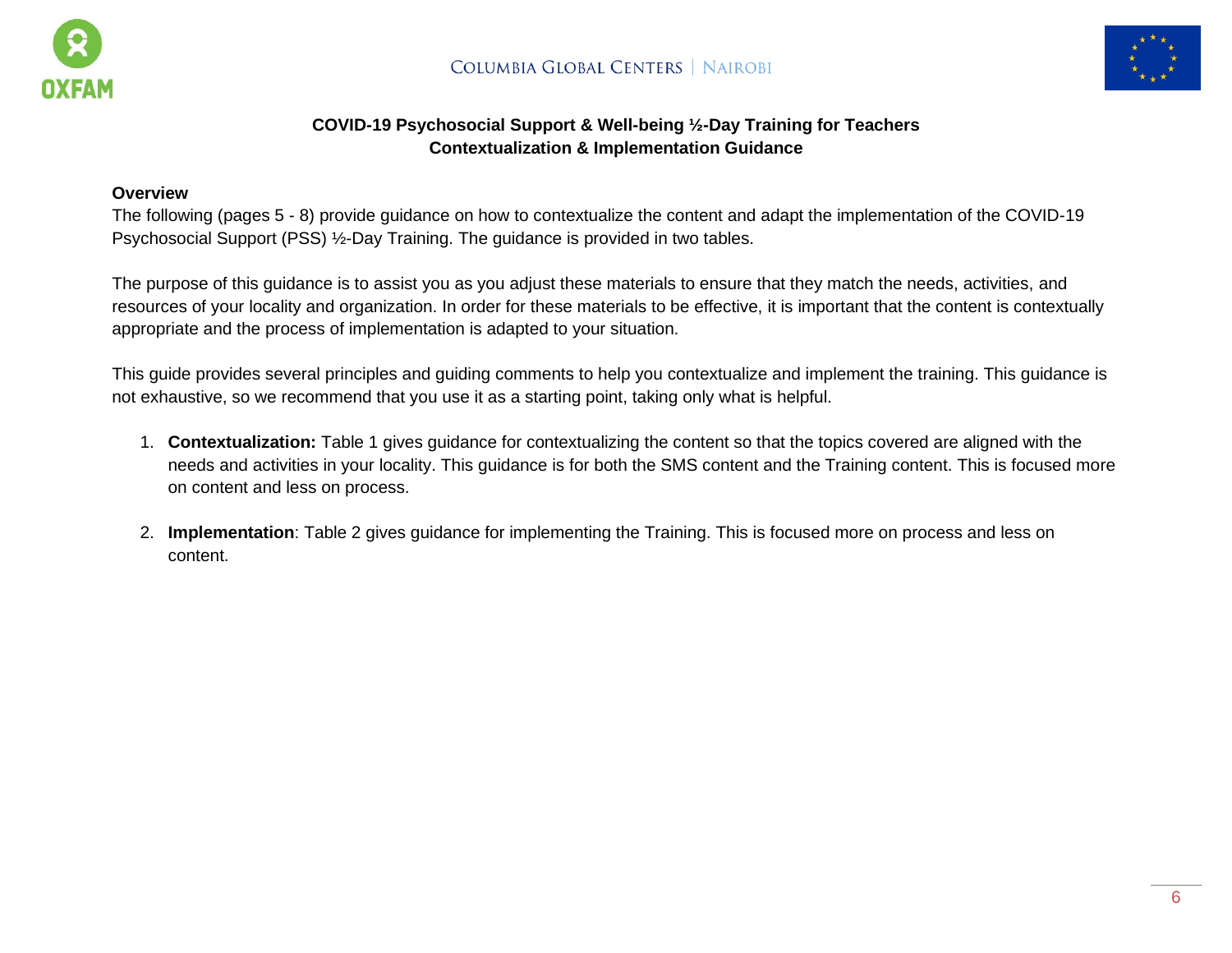



# **CONTEXTUALIZATION**

# **Table 1: Guidance for contextualizing the content of the COVID-19 PSS SMS Campaign/Guide & Training for Teachers**

|                                   | Coordination                                                                                                                                                                                                                                                                                                                                                        | <b>Analysis</b>                                                                                                                                                                                                                                                                                                                                                                                                                                        | <b>Community Participation</b>                                                                                                                                                                                                                                                                                                                                                                                                                                                                                                    |
|-----------------------------------|---------------------------------------------------------------------------------------------------------------------------------------------------------------------------------------------------------------------------------------------------------------------------------------------------------------------------------------------------------------------|--------------------------------------------------------------------------------------------------------------------------------------------------------------------------------------------------------------------------------------------------------------------------------------------------------------------------------------------------------------------------------------------------------------------------------------------------------|-----------------------------------------------------------------------------------------------------------------------------------------------------------------------------------------------------------------------------------------------------------------------------------------------------------------------------------------------------------------------------------------------------------------------------------------------------------------------------------------------------------------------------------|
| <b>Identify needs</b>             | <b>Consult the Education Cluster and</b><br>education working group, if<br>operational, about the need for PSS<br>training and messaging for teachers<br>& learners.<br>Consult the Health and WASH<br>Clusters about local impact of<br>COVID-19 on PSS needs, Consult<br>with COVID-19 task-force teams if<br>they have been established in the<br>local context. | Reference reports from<br>humanitarian needs overviews and<br>partner needs assessments to<br>identify potential PSS needs and<br>mechanisms for providing PSS<br>(remotely via radio, SMS,<br>WhatsApp, etc., or in-person and<br>school-based when possible)<br><https: 2unvutj="" bit.ly=""><br/>Reference data from the WHO on<br/>the extent of the impact of COVID-<br/>19 on the local area<br/><https: 3hbemp4="" bit.ly=""></https:></https:> | Consult teachers & learners<br>(remotely and/or in-person, when<br>possible) about their existing coping<br>mechanisms and the kinds of<br>support they want to manage<br>stress, worries, and frustrations<br>caused during this time.<br>Ask teachers & learners how they<br>are affected by COVID-19<br>compared to other stressors/crises.<br>Recognize that COVID-19 may be<br>one of several crises teachers &<br>learners are experiencing, and that<br>it may amplify existing challenges<br>as well as present new ones. |
| <b>Combine</b><br>efforts         | Consult the Education Cluster and<br>the district education office/local<br>education authorities about the<br>opportunity to integrate this<br>initiative with any other related<br>initiatives.                                                                                                                                                                   | Reference who is doing what where<br>(3Ws and Activity Info) to plan this<br>activity to complement but not<br>conflict with other activities<br>3Ws <https: 30pttdl="" bit.ly=""><br/>ActivityInfo (login)<br/><https: 3hafycv="" bit.ly=""></https:></https:>                                                                                                                                                                                        | Explore the opportunity for teachers<br>to co-lead this initiative and see if<br>there are existing teacher learning<br>structures that this activity can be<br>combined with (such as continuous<br>teacher development initiatives or<br>teacher learning circles).                                                                                                                                                                                                                                                             |
| <b>Contextualize</b><br>materials | Work with local staff of<br>implementing partners to<br>contextualize the content of this<br>guide to cover the needs of your<br>community using appropriate local                                                                                                                                                                                                  | Contextualize the content of the<br>materials to your locality. To aid in<br>doing so, review local education<br>documents and guidance and try<br>taking the perspective of the                                                                                                                                                                                                                                                                       | Create opportunities for teachers<br>from the local context to review and<br>revise the materials.<br>Consider piloting some or all the                                                                                                                                                                                                                                                                                                                                                                                           |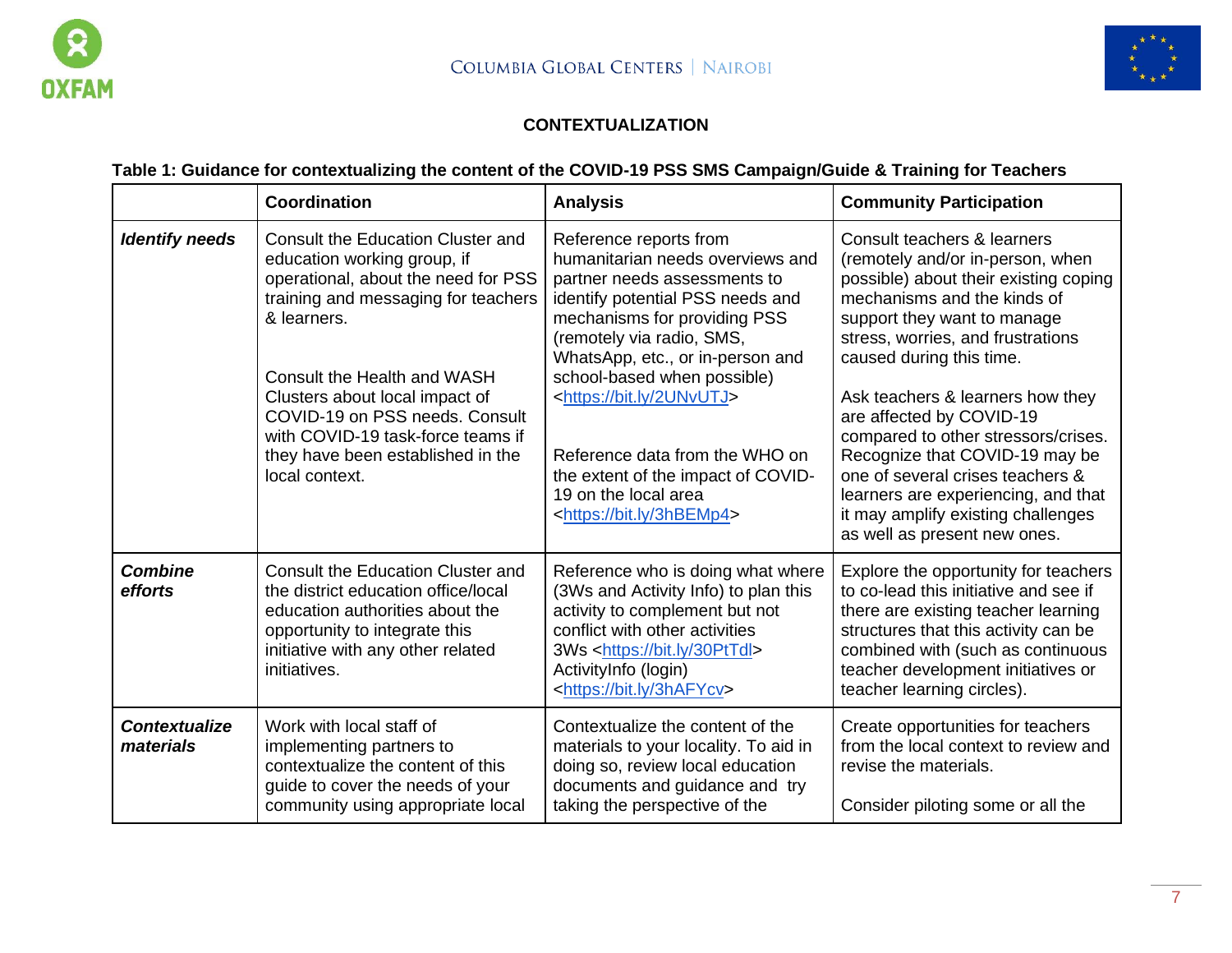



| language and activities. Ensure the<br>content aligns with national and<br>local COVID-19 education<br>response plans                                                                                                                                                                                                                                                             | teacher when contextualizing<br>content to ensure it is relevant and<br>easy to follow.                                                                                                            | content with a few teachers and<br>request feedback. |
|-----------------------------------------------------------------------------------------------------------------------------------------------------------------------------------------------------------------------------------------------------------------------------------------------------------------------------------------------------------------------------------|----------------------------------------------------------------------------------------------------------------------------------------------------------------------------------------------------|------------------------------------------------------|
| <https: 2uvmigb="" bit.ly=""><br/>Consult local staff working in the<br/>Mental Health and Psychosocial<br/>Support (MH-PSS) and Child<br/>Protection sectors to support<br/>training contextualization. Invite<br/>MH-PSS and Child Protection staff<br/>to the training to share referral and<br/>reporting mechanisms and answer<br/>any questions teachers may have.</https:> | Review materials to ensure that<br>they are conflict sensitive, do not<br>exclude groups on the basis of<br>gender, ethnicity, religion,<br>language, etc., and follow "do no<br>harm" principles. |                                                      |

NOTE: Any engagement with individuals should be done at a safe physical distance following current national and local health guidelines related to COVID-19.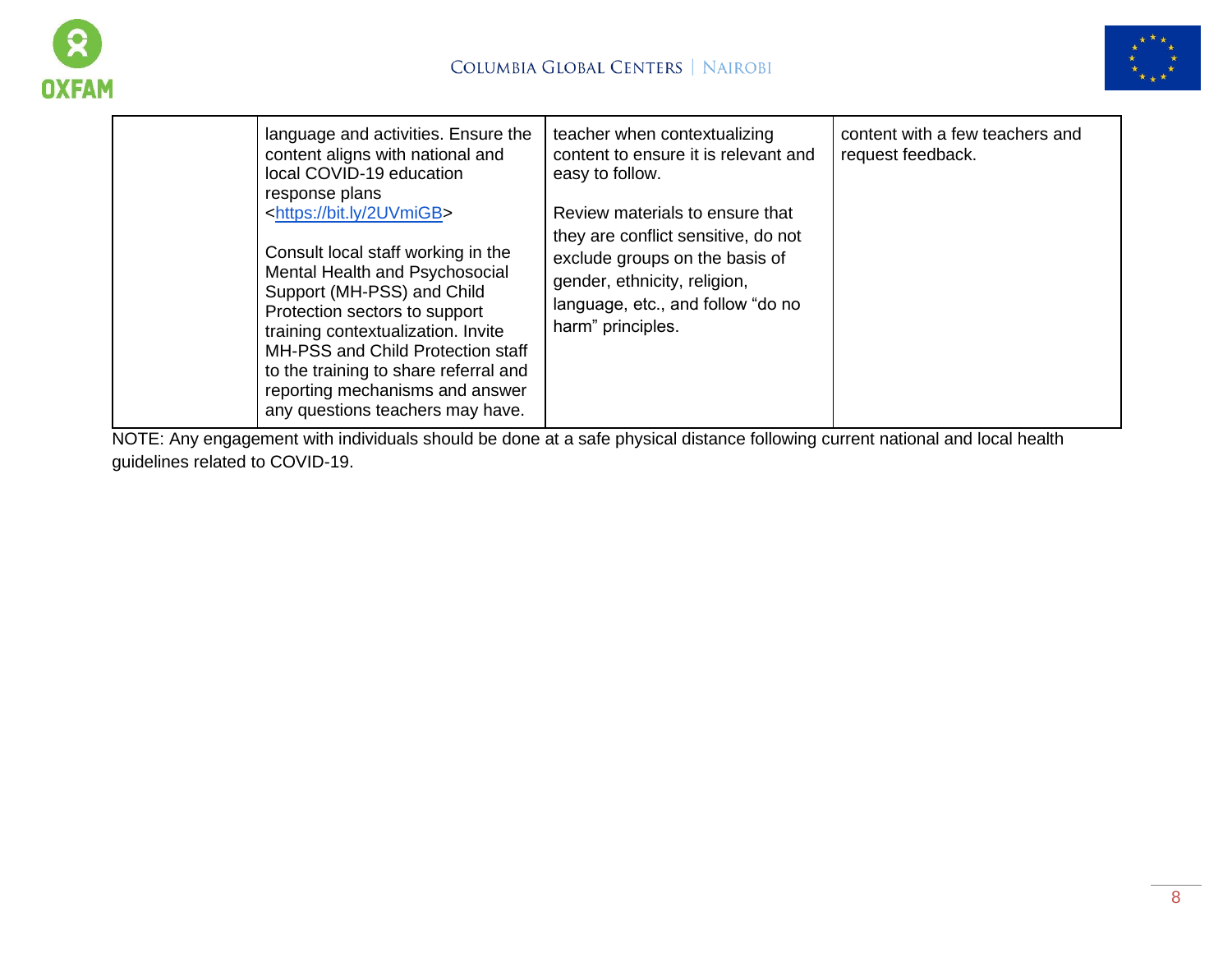



### **IMPLEMENTATION**

# **Table 2: Guidance for implementing the ½-Day Training.**

|              | <b>PSS Training Implementation</b>                                                                                                                                                                                                                                                                                                                                                                                                                                                                                                                                                                                                                                                                                                                                                                                                                                                                                           |
|--------------|------------------------------------------------------------------------------------------------------------------------------------------------------------------------------------------------------------------------------------------------------------------------------------------------------------------------------------------------------------------------------------------------------------------------------------------------------------------------------------------------------------------------------------------------------------------------------------------------------------------------------------------------------------------------------------------------------------------------------------------------------------------------------------------------------------------------------------------------------------------------------------------------------------------------------|
| <b>Who</b>   | Choose facilitators who uphold the principles of inclusion, empathy, and active listening and are sensitive to the<br>local context.<br>Consider co-facilitating with teachers from the local context.<br>Ensure that facilitators are provided with adequate time, training, support, and feedback to review and familiarize<br>$\bullet$<br>themselves with the facilitator's guide in detail.<br>Consider how to select teachers to participate in the training so that participation is as inclusive as possible. If<br>$\bullet$<br>limited teachers can participate, ensure that they are able to share their learning with their colleagues.<br>Invite other organizations and local government stakeholders to support contextualization of the training and to<br>participate in the training if possible.<br>Invite specialists with expertise in mental health, psychosocial support, and protection if possible. |
| How          | Determine how long the training can be. The training is 3.5 hours, but the sessions can be extended to<br>accommodate discussion should you have the time and budget for a longer training.<br>Determine if the training can be combined with other complementary trainings (e.g., child protection or health).<br>Ensure that participants can keep a safe physical distance during the training, that the training site/room has<br>adequate ventilation, facilities to dispose of respiratory waste (e.g., tissues etc.), and handwashing sites with<br>soap. If necessary, provide participants with a face mask. If possible, check participants' temperature at arrival.                                                                                                                                                                                                                                               |
| What         | Replace any terms or activities that are not locally relevant or are not clear.<br>Decide on the language(s) to be used for conducting training to ensure it is as accessible as possible for<br>participants.<br>Insert local information on referral mechanisms and contact persons for protection concerns (e.g., for reporting<br>abuse or neglect).                                                                                                                                                                                                                                                                                                                                                                                                                                                                                                                                                                     |
| <b>Avoid</b> | Avoid using scenarios or examples that reveal the personal identity of people in the story.<br>Avoid asking participants to share potential traumatic experiences because doing so can be harmful.                                                                                                                                                                                                                                                                                                                                                                                                                                                                                                                                                                                                                                                                                                                           |